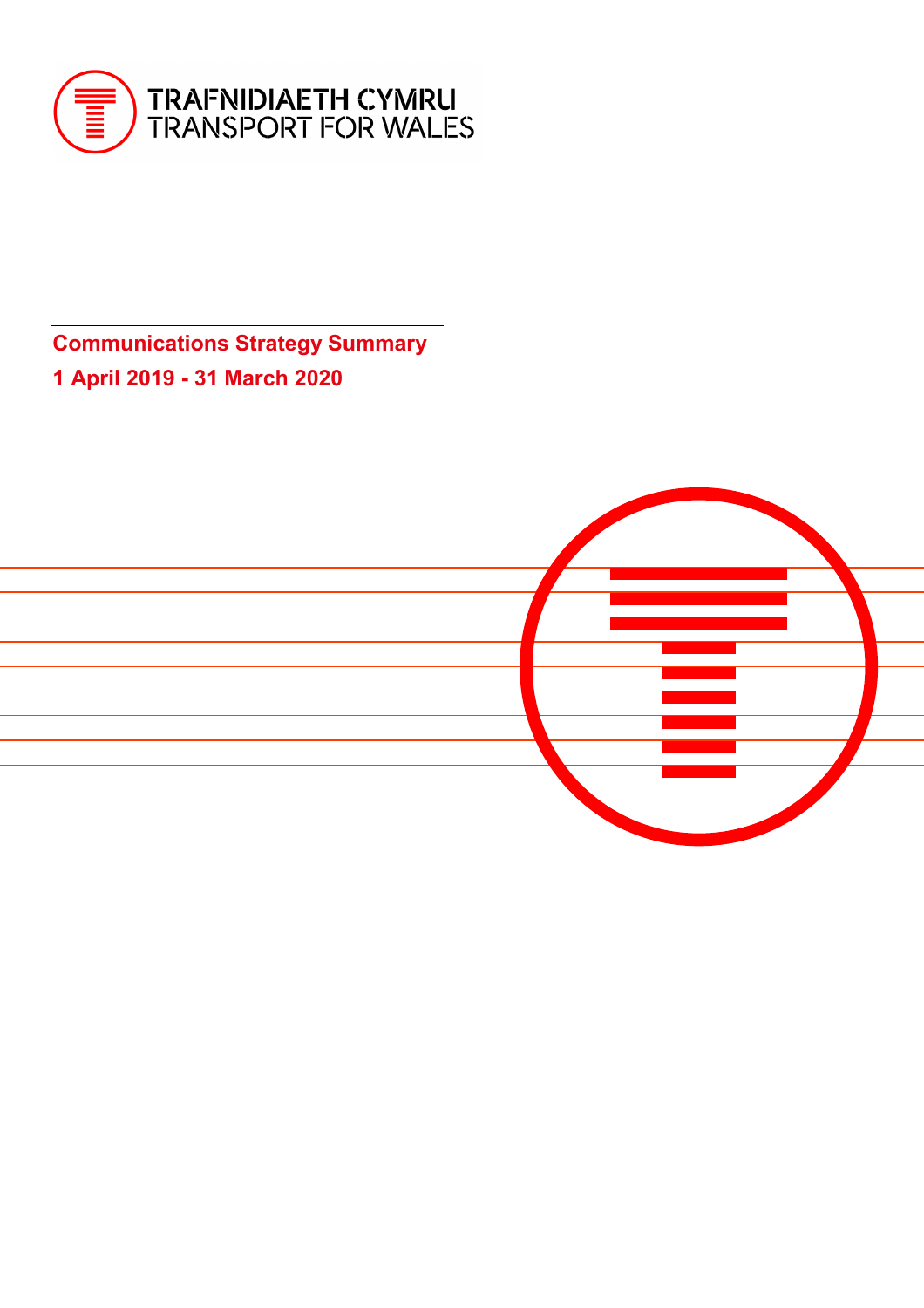

# **Contents**

| 1              | Introduction                                                    | 3              |
|----------------|-----------------------------------------------------------------|----------------|
| $\overline{2}$ | Our mission, vision and values                                  | 4              |
| 3              | Our personality and tone of voice                               | 5              |
| 4              | Our key audiences                                               | 6              |
| 5              | Key message prioritisation                                      | $\overline{7}$ |
| 6              | Our strategic communications objectives                         | 9              |
| 7              | Our brand and marketing strategy                                | 11             |
| 8              | Our internal communication and colleague engagement<br>strategy | 14             |
| 9              | Our media relations strategy                                    | 17             |
| 10             | Our government relations and public affairs strategy            | 19             |
| 11             | Our community engagement strategy                               | 20             |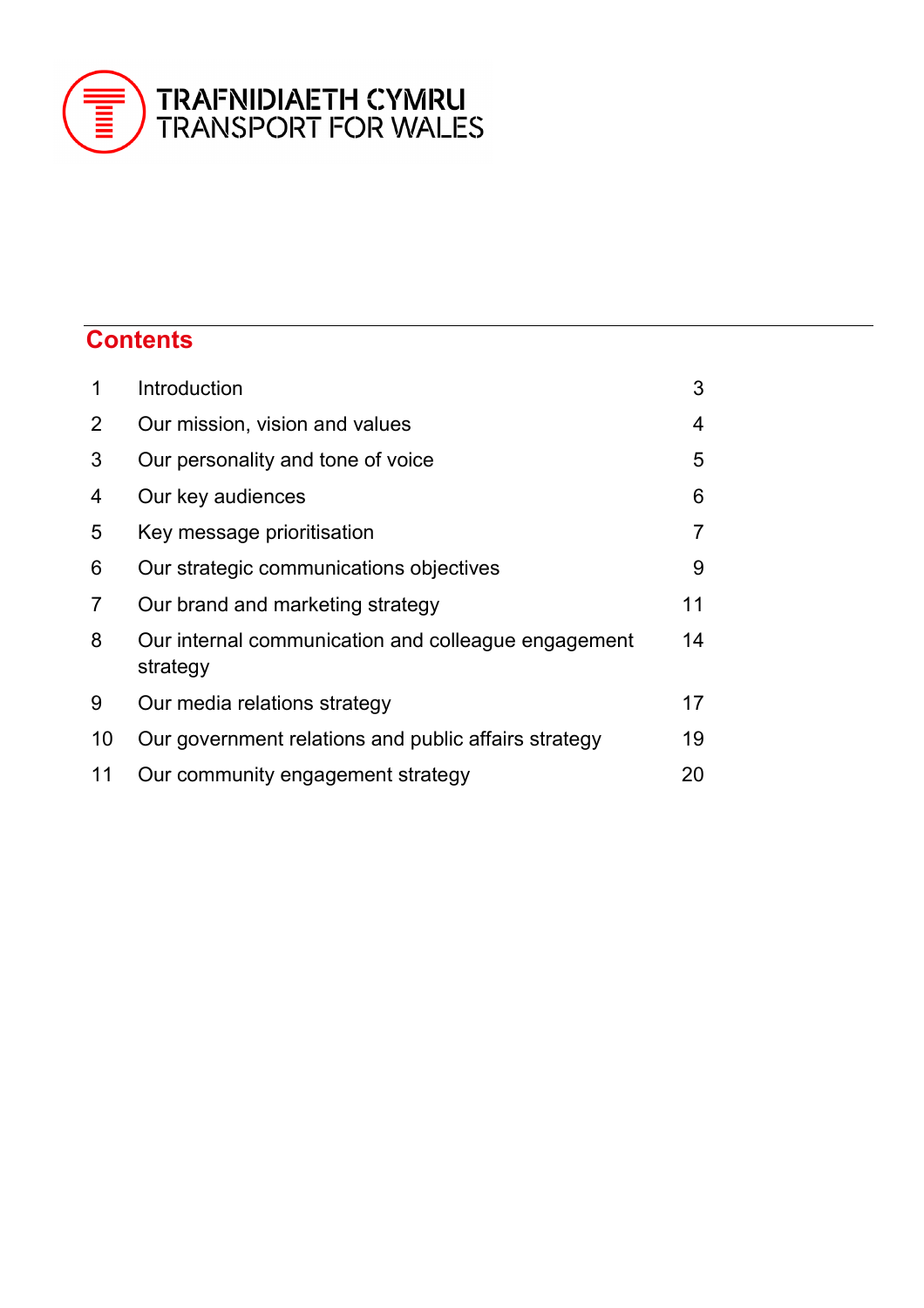

### **Introduction**  $\mathbf 1$

Transport for Wales (TfW) is a young organisation driving forward the Welsh Government's vision of a high-quality, safe, integrated, affordable, and accessible transport network in Wales. Our vision is to create a transport network of which Wales is proud.

While our mission, vision and values are clear, we now need to establish and develop our brand and engagement, initially in rail and then as a multimodal organisation as our remit widens.

Our long-term communications aims are to ensure that:

- We keep customers at the heart of everything we do and ensure they have a voice in TfW's development
- Our employees feel proud to be part of the TfW family and their role in delivering our objectives
- We build a fully bilingual, customer-focused brand that's trusted and respected by our key audiences and becomes a key part of the fabric of Welsh life
- We're recognised as an innovative world-class organisation
- Our key audiences understand our strategic value and impact on Wales/the Welsh economy
- We demonstrate that we're delivering Welsh Government policies as well as our impact on all parts of Wales
- Our brand becomes a respected member of the Wales-brand family
- We build effective, trusted and collaborative relationships with customers, stakeholders and interest groups
- We will further develop the 'Metro' brand to ensure it complements the wider TfW brand.

Lewis Brencher *Director of Communications Transport for Wales*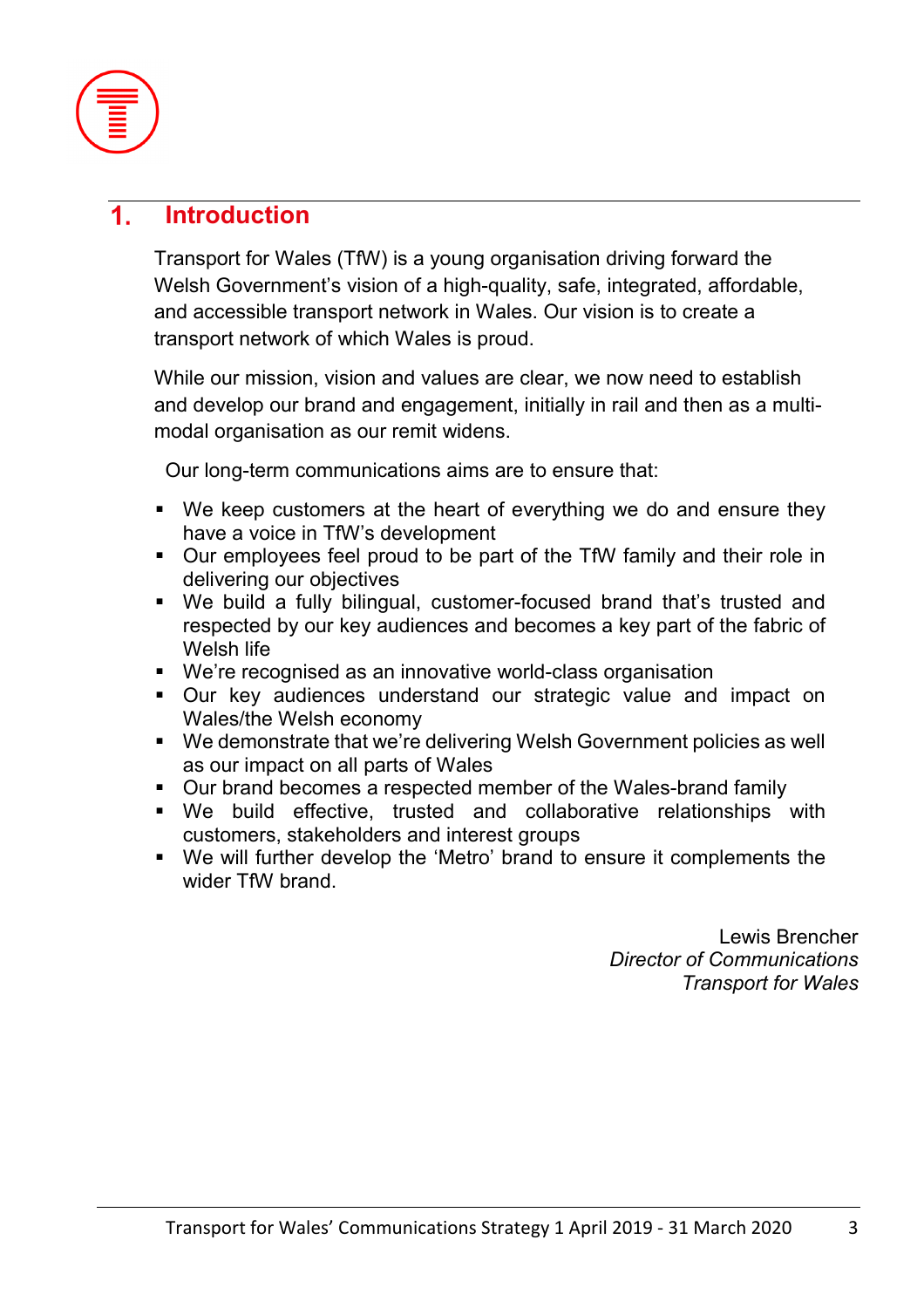

### **Our mission, vision and values**  $\overline{2}$ .

#### $2.1$ **Our mission**

Transport for Wales exists to Keep Wales Moving safely by delivering customer-focussed services, expert advice and infrastructure investment.

### $2.2$ **Our vision**

To create a transport network of which Wales is proud.

#### $2.3$ **Our values**

We'll create trust with our customers, employees and stakeholders founded on our values:

| <b>Our values</b>                                                             | How we want our<br>customers to feel | How we want our<br>employees to feel | How we want our<br>stakeholders to<br>feel |
|-------------------------------------------------------------------------------|--------------------------------------|--------------------------------------|--------------------------------------------|
| <b>Being safe</b><br>Health<br>Safety<br>Well-being<br>$\blacksquare$         | Trusting                             | Responsible                          | Assured                                    |
| <b>Being the best</b><br>High-performance<br>Pace                             | Impressed                            | Proud                                | Proud                                      |
| <b>Being positive</b><br>The right attitude<br>Can do, will do                | Confident                            | Empowered                            | Heard                                      |
| <b>Being connected</b><br>Enterprising<br>Networked                           | Engaged                              | Engaged                              | Engaged                                    |
| <b>Being fair</b><br>Treating people well<br>п<br>Integrity<br>Equality<br>٠  | Valued                               | Heard                                | Valued                                     |
| <b>Creating shared</b><br><b>success</b><br>Passion for the best<br>٠<br>deal | Excited/inspired                     | Involved                             | Involved                                   |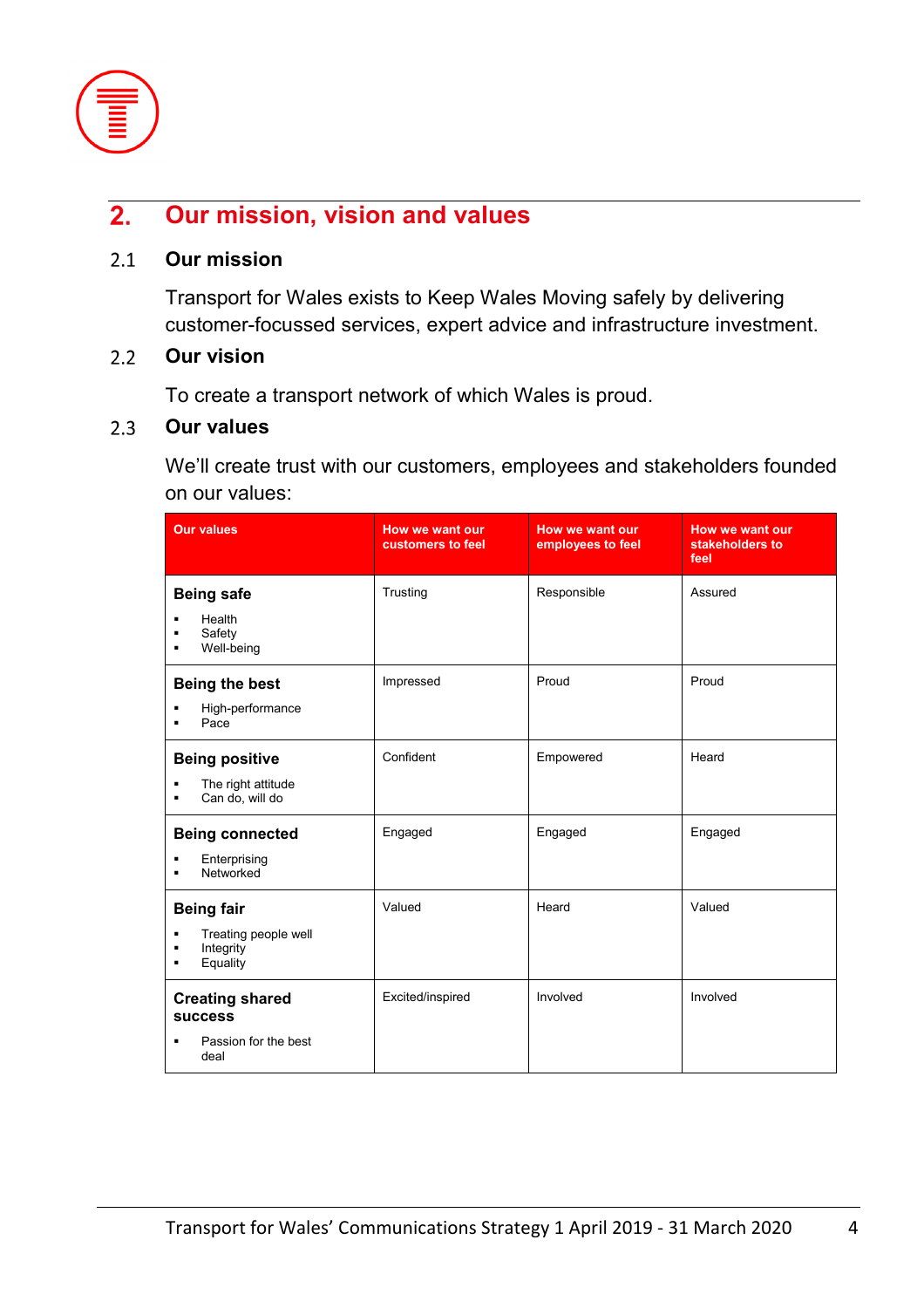

### **Our personality and tone of voice**  $3.$

- $3.1$ Our communication strategy will be built on our four key personality characteristics which are outlined in our brand guidelines:
	- **-** Human
	- **-** Honest
	- **Engaging**
	- Useful

Our personality characteristics will inform the tone of our communications as well as how we communicate. Our brand guidelines include further details of TfW's brand personality and tone of voice. We update our brand guidelines (See Appendices) regularly based on key audience insight.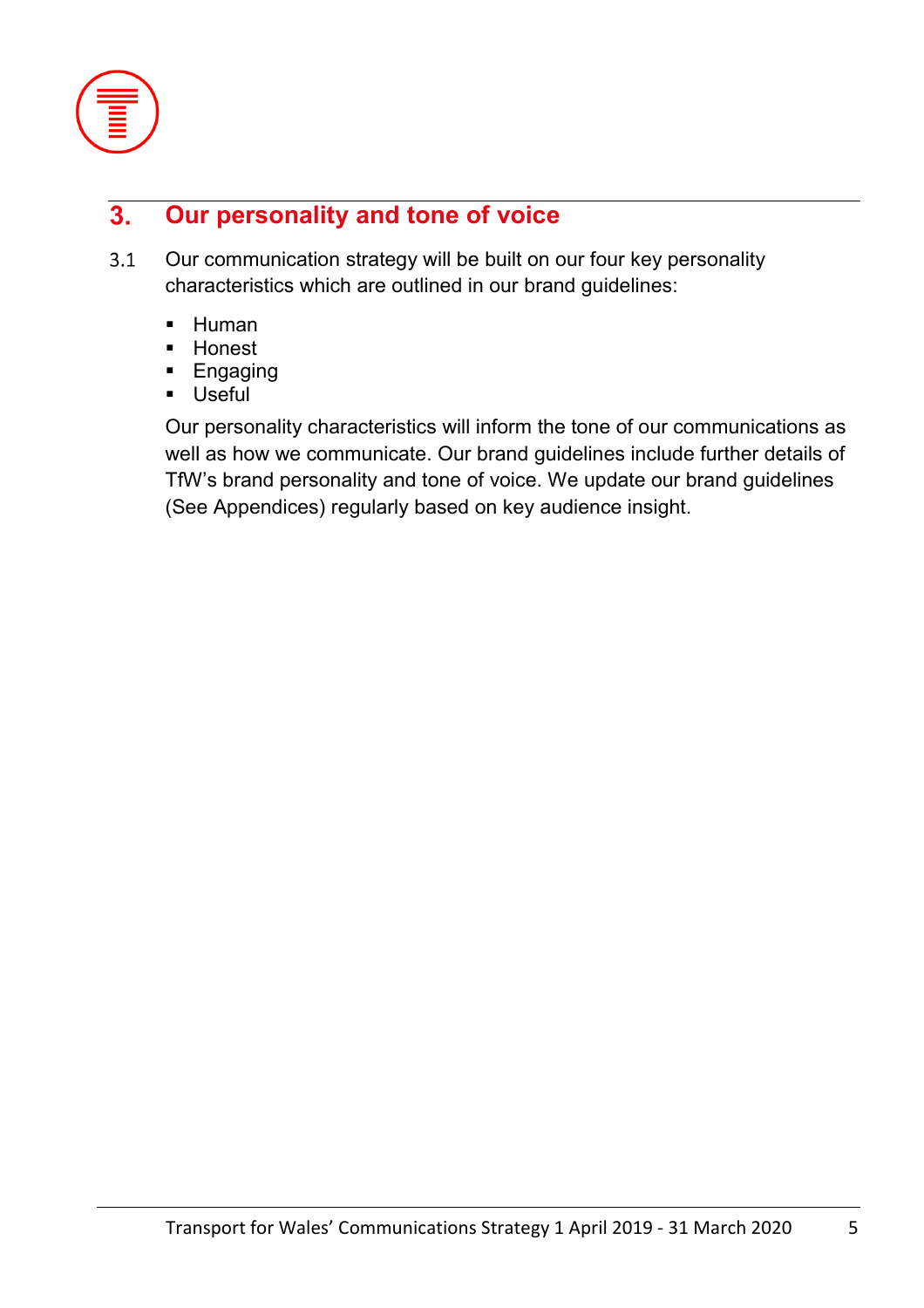

### $\mathbf{4}$ **Our key audiences**

TfW aims to be recognised as an innovative world-class organisation and in  $4.1$ the coming years we'll build brand recognition amongst our key audiences. We'll tailor our proposition and messages to engage our key audiences and appeal to those who are new to us.

We'll develop insight into our key audiences as well as the brand attributes that will establish and build our credibility.

Our key audiences include:  $4.2$ 

| <b>External</b>     | <b>Customers</b>                                         |
|---------------------|----------------------------------------------------------|
|                     | The people of Wales                                      |
|                     | The people of the borders (for rail)                     |
|                     | <b>Businesses</b>                                        |
|                     | <b>Suppliers</b>                                         |
|                     | Journalists, analysts and commentators                   |
|                     | Rail industry professionals and organisations            |
|                     | The European Union (review ERDF requirements by project) |
| <b>Government</b>   | <b>Welsh Government ministers</b>                        |
|                     | The Welsh and UK Governments                             |
|                     | <b>Local Government</b>                                  |
| <b>Political</b>    | <b>Assembly Members</b>                                  |
|                     | <b>Members of Parliament</b>                             |
| <b>Stakeholders</b> | Local                                                    |
|                     | National                                                 |
|                     | Trades unions                                            |
|                     | Partner organisations                                    |
|                     | Regulators                                               |
| <b>Internal</b>     | Employees                                                |
|                     | Welsh Government-seconded staff                          |
|                     | Consultants                                              |
|                     | Contractors                                              |
|                     | <b>Non-Executive Directors</b>                           |
|                     | Employees of partner organisations                       |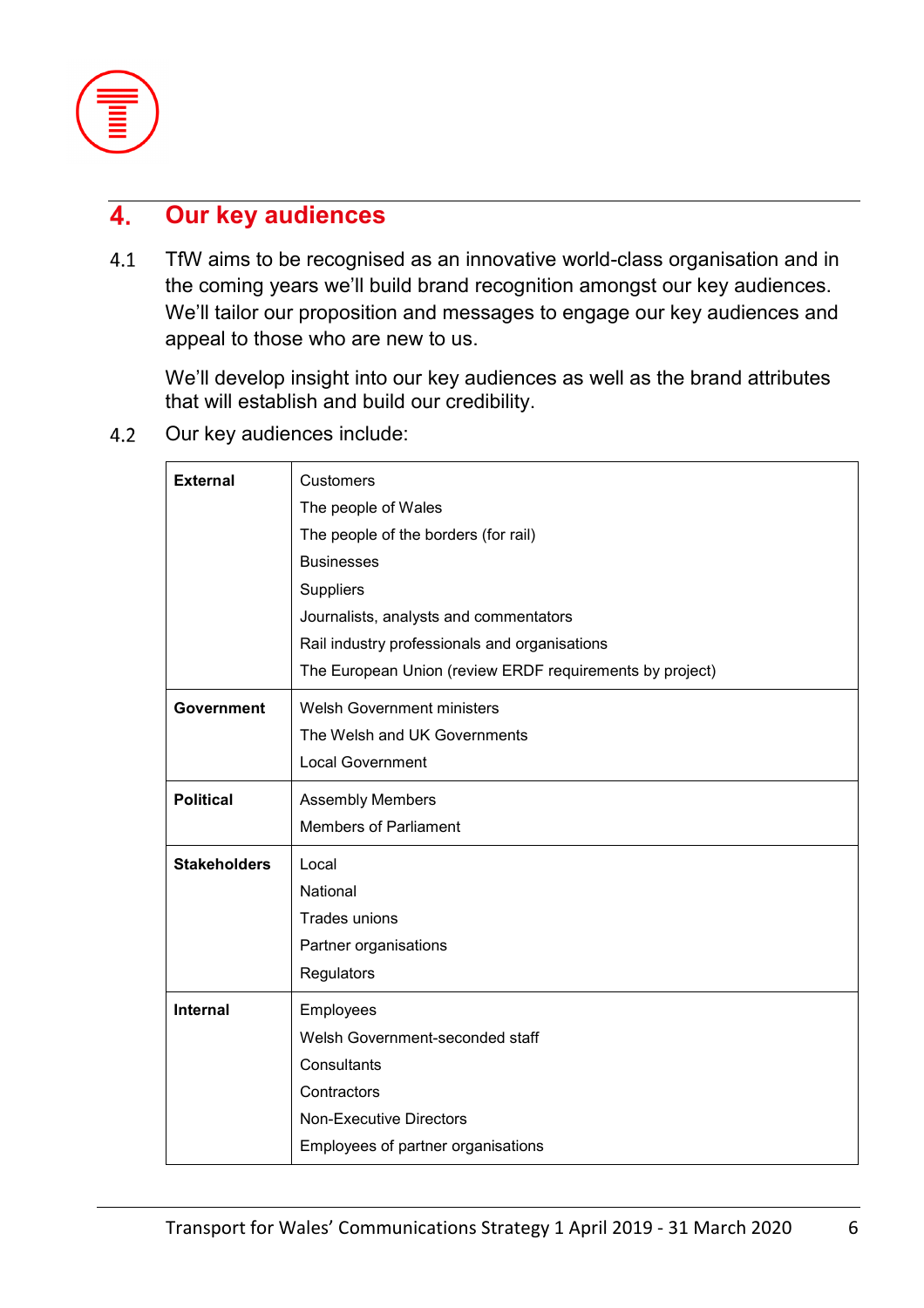

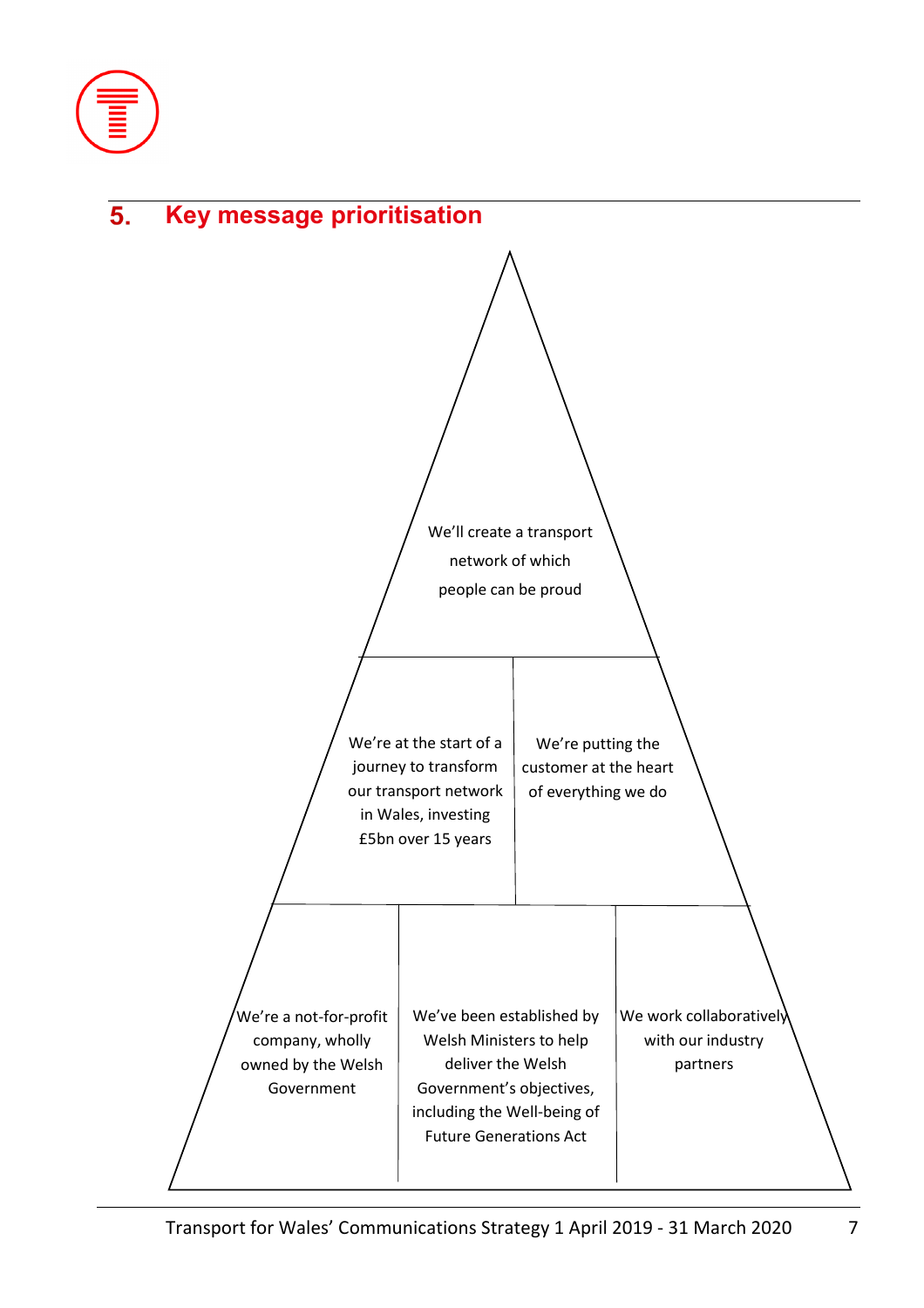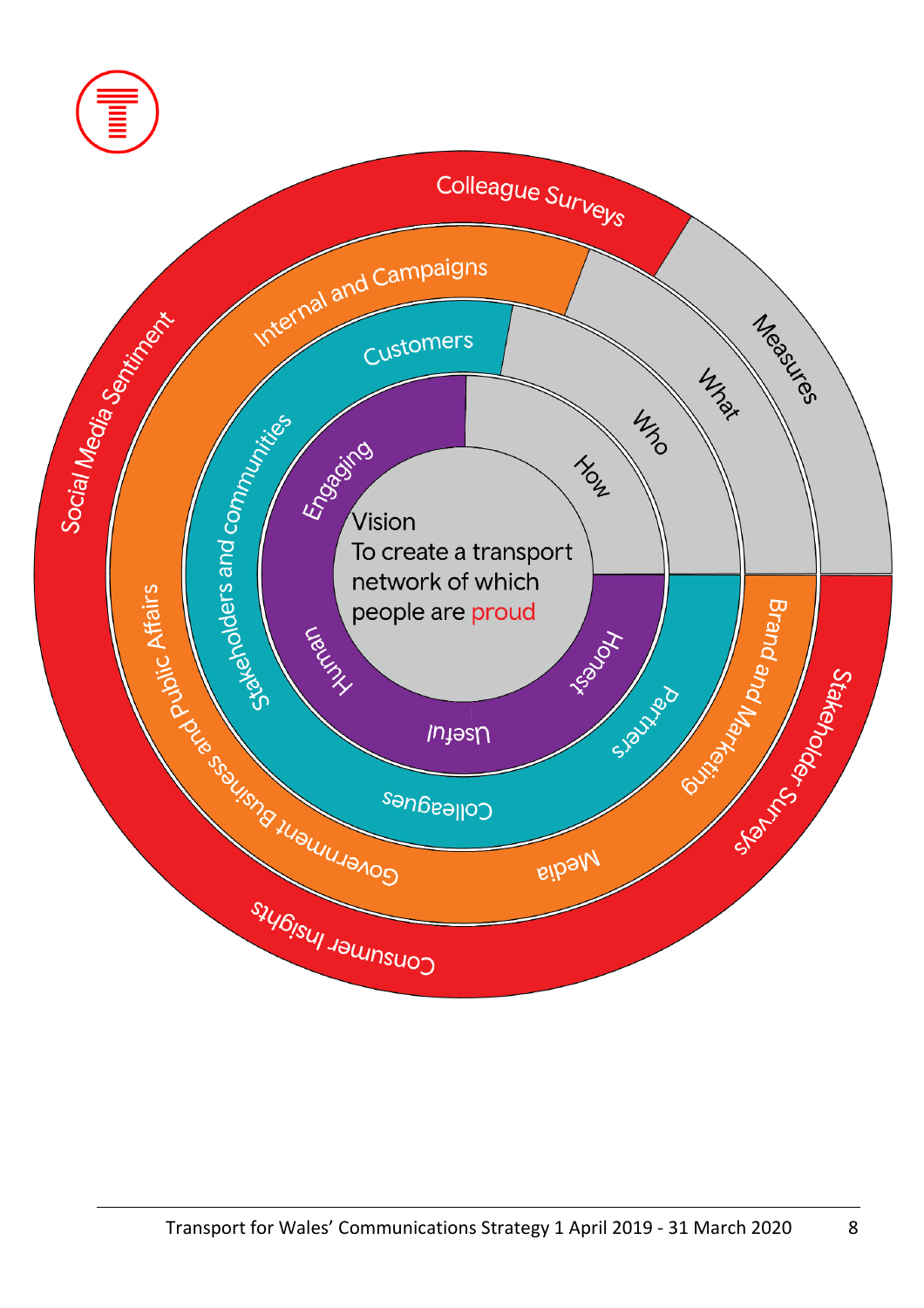

### **Our strategic communications objectives**  $6.$

### $6.1$ **Our communications mission**

To build a trusted brand as Transport for Wales, we must recognise that our brand is ultimately a reflection of the decisions we make as an organisation and the service that we deliver for our customers, and therefore the work we do in communications is only part of the development of our brand. Alongside delivering our organisational objectives, we can support the development of our brand by having human, honest, useful and engaging communications with customers, colleagues, partners and stakeholders across the TfW family.

- $6.2$ We'll achieve our strategic communications mission to create a brand of which people can be proud through the following workstreams, each focused on our key audience groups:
	- **Brand and marketing**
	- **Internal communications and campaigns**
	- Media relations
	- Government relations and public affairs
	- **EXEDEM** Community engagement and our advisory architecture

### 6.3 **Brand and marketing**

We'll build and develop TfW's bilingual brand and ensure that it is applied consistently across all areas of our activity, ensuring that it becomes an iconic part of the Wales-brand family as well as a positive part of the fabric of Welsh life. We'll create a brand of which the people of Wales can be proud through good design and engaging application of our brand standards.

We'll demonstrate how we're delivering against the policy objectives of the Welsh Government by developing a clear narrative built around the Well-being of Future Generations Act, as well as all the other key policy areas in which TfW is remitted to deliver on behalf of the Welsh Government. We'll deliver specific campaigns built around these policy objectives and where we are remitted by the Welsh Government on specific projects.

### 6.4 **Internal communications and colleague engagement**

We'll build positive and engaging relationships with colleagues to ensure they feel proud to be part of the TfW family. We'll achieve this by developing positive opportunities to share information and ensure that TfW's employees and delivery partners have a voice in shaping the organisation. We'll create tools and a culture to ensure an open, collaborative and transparent relationship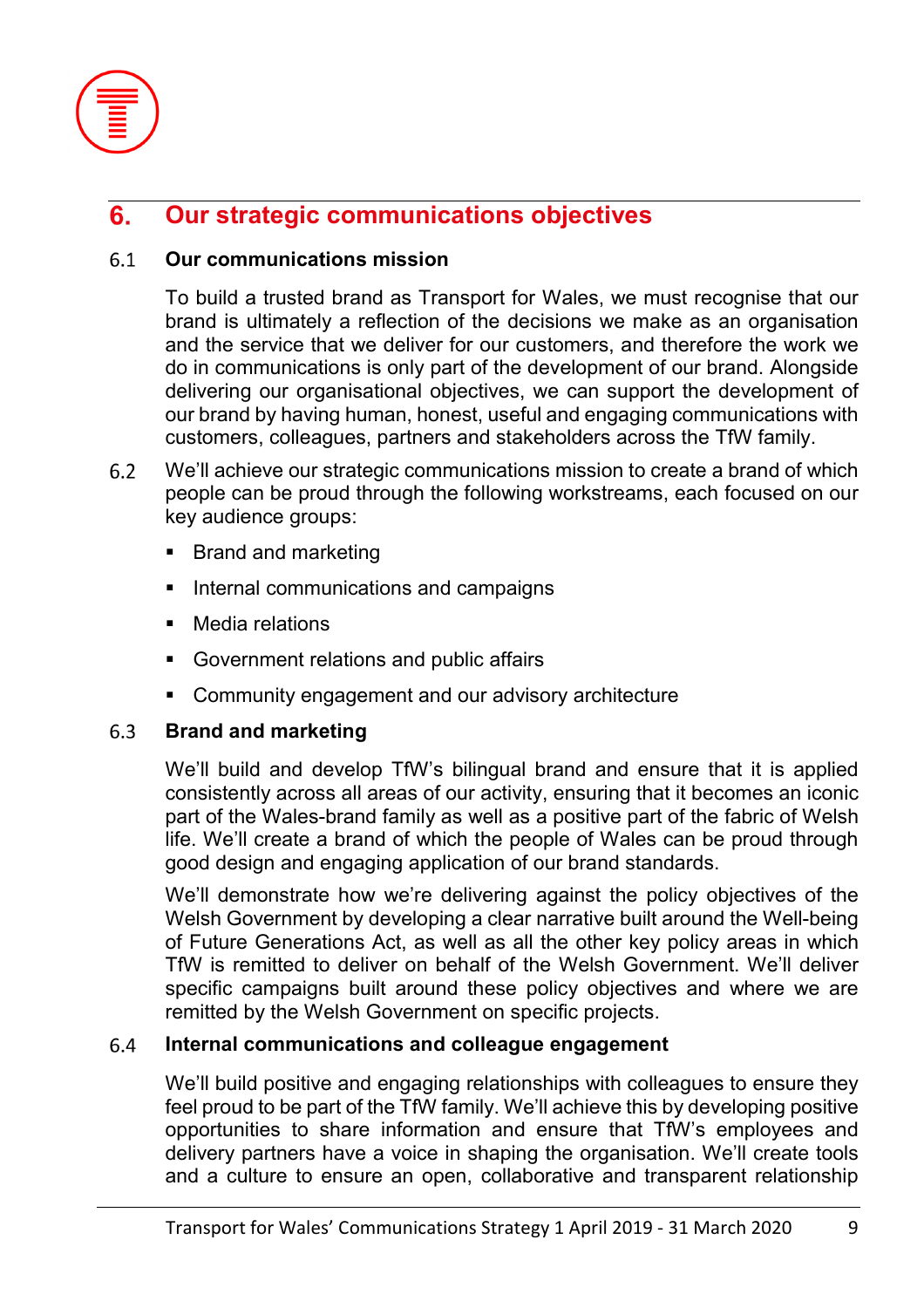

exists between colleagues and teams across the organisation and support visible and accountable leadership.

#### 6.5 **Media relations**

We'll build a well-known and trusted brand on social media that characteristically reflects our personality as an honest, transparent, useful and human organisation. We'll reflect our willingness to transform services as soon as possible. We'll increase positive coverage in the media to help communicate change as well as to develop a clear narrative, structure and tone of voice people can relate to, understand and be proud of. We'll build and develop strong relationships with industry partners, stakeholders and journalists.

#### 6.6 **Government relations and public affairs**

We'll promote TfW's reputation and build trust in TfW's brand with Welsh Government, the wider Welsh Assembly, Members of Parliament and elected representatives more widely. We'll continue to build our relationship with Welsh Government Ministers by ensuring that we deliver their objectives through effective communication, support and engagement. We'll support the Welsh Government in communicating and engaging with Welsh Assembly Members and Welsh Members of Parliament about operational topics relating to TfW and our delivery partners.

#### 6.7 **Community engagement and advisory architecture**

Our services shouldn't just benefit our passengers. They should also positively impact the local economies and communities we serve and we can only ensure we do this by collaborating with those economies and communities.

We collaborated with our Community Rail Partnerships and other local community groups to develop our Community Rail Vision which outlines our commitments from 2019 onwards. TfW will create an advisory panel which will provide insight into how we're delivering our commitments. Our broader advisory architecture will provide clear and accessible engagement routes for our users, stakeholders and interest groups.

We'll also consider how our current engagement structures can be incorporated into our new advisory architecture to ensure that there are clear and transparent engagement opportunities across our current remitted responsibilities.

#### 6.8 **Detailed strategies**

We've developed detailed strategies for each workstream using the Government Communication Service's OASIS planning tool.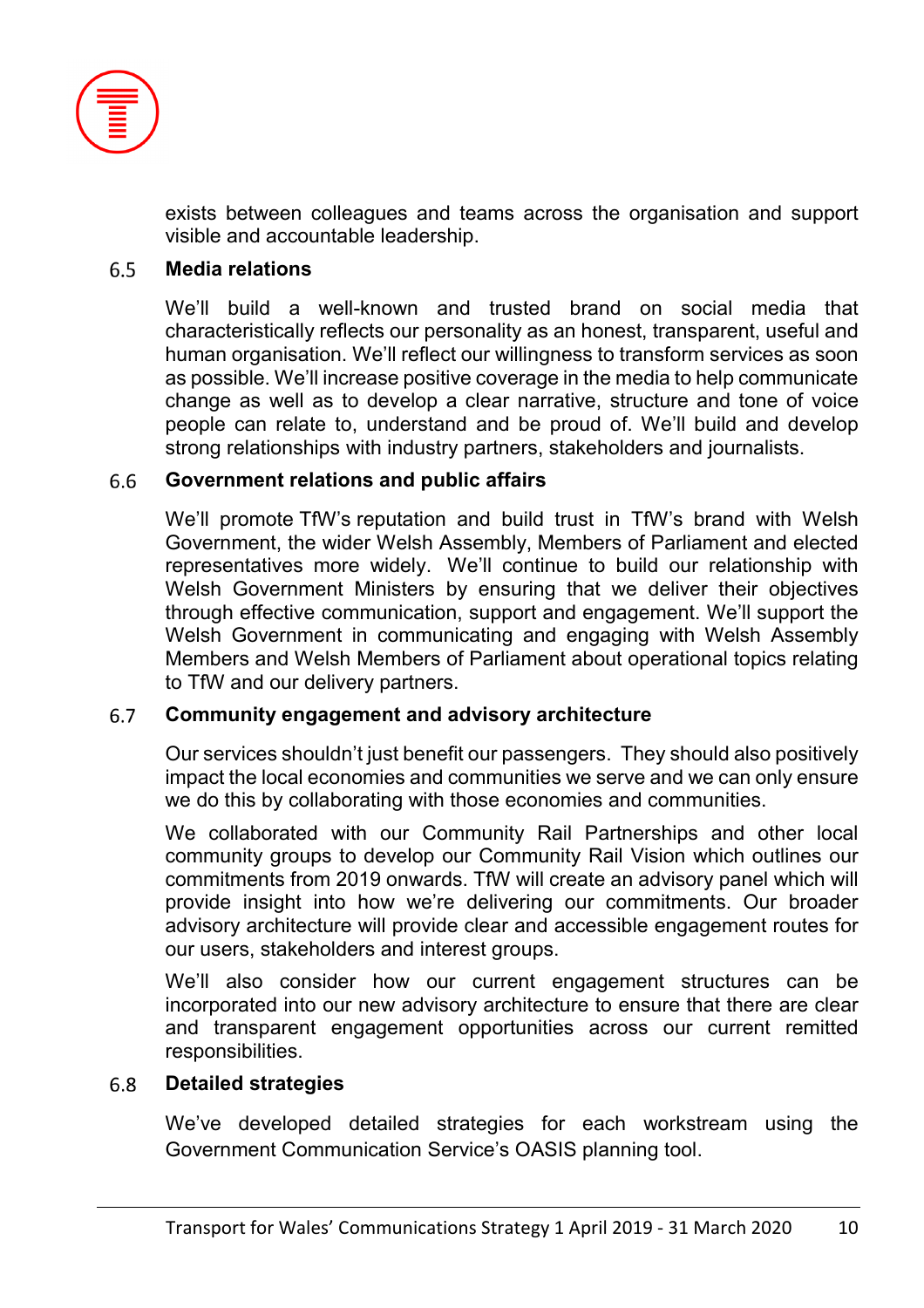

### **Our brand and marketing strategy**  $7<sub>1</sub>$

- $7.1$ To create a brand of which the people of Wales can be proud, ensuring that it becomes a respected part of the Wales-brand family and a positive part of the fabric of Welsh life. We'll build TfW's brand through good design as well as engaging and consistent application of our brand standards.
- $7.2$ TfW is a young organisation and in 2019 – 20 we'll put in place the foundations that will enable us to build our brand and undertake our future marketing activities.
- $7.3$ Our brand will drive the following:
	- Our other communication objectives
	- Our customer experience strategy
	- Our corporate marketing strategy
- We've already undertaken significant work to launch TfW and develop our  $7.4$ brand to date, and in 2019 – 20 we will focus on building our brand and communicating our long-term impact to achieve our long term aims.

### $7.5$ **Implementation**

## **Strategic brand building**

As a young organisation, we now need to build our bilingual brand on firm foundations to ensure that we engage effectively with our key audiences and earn their trust and respect. In 2019 – 20 we'll build our insight into our key audiences to ensure that we develop and implement an effective brand vision/strategy as well as our digital/online brand in line with our developing digital customer experience strategy.

This insight will also drive our creative development strategy and enable us to develop an effective brand promise/proposition, campaigns as well as an impactful visual identity and supporting brand assets.

In 2019 – 20 we'll continue to develop our tone of voice and core messaging. A distinctive tone of voice will enable us to connect with our customers and ensure that all our communications are consistent whether they're face-toface, in print, on the 'phone, onscreen or online.

## **Brand management, application and guardianship**

To build an impactful brand with a distinctive personality and consistent tone of voice, we'll implement strong brand management and effective guardianship. We'll continue to develop our brand guidelines to ensure that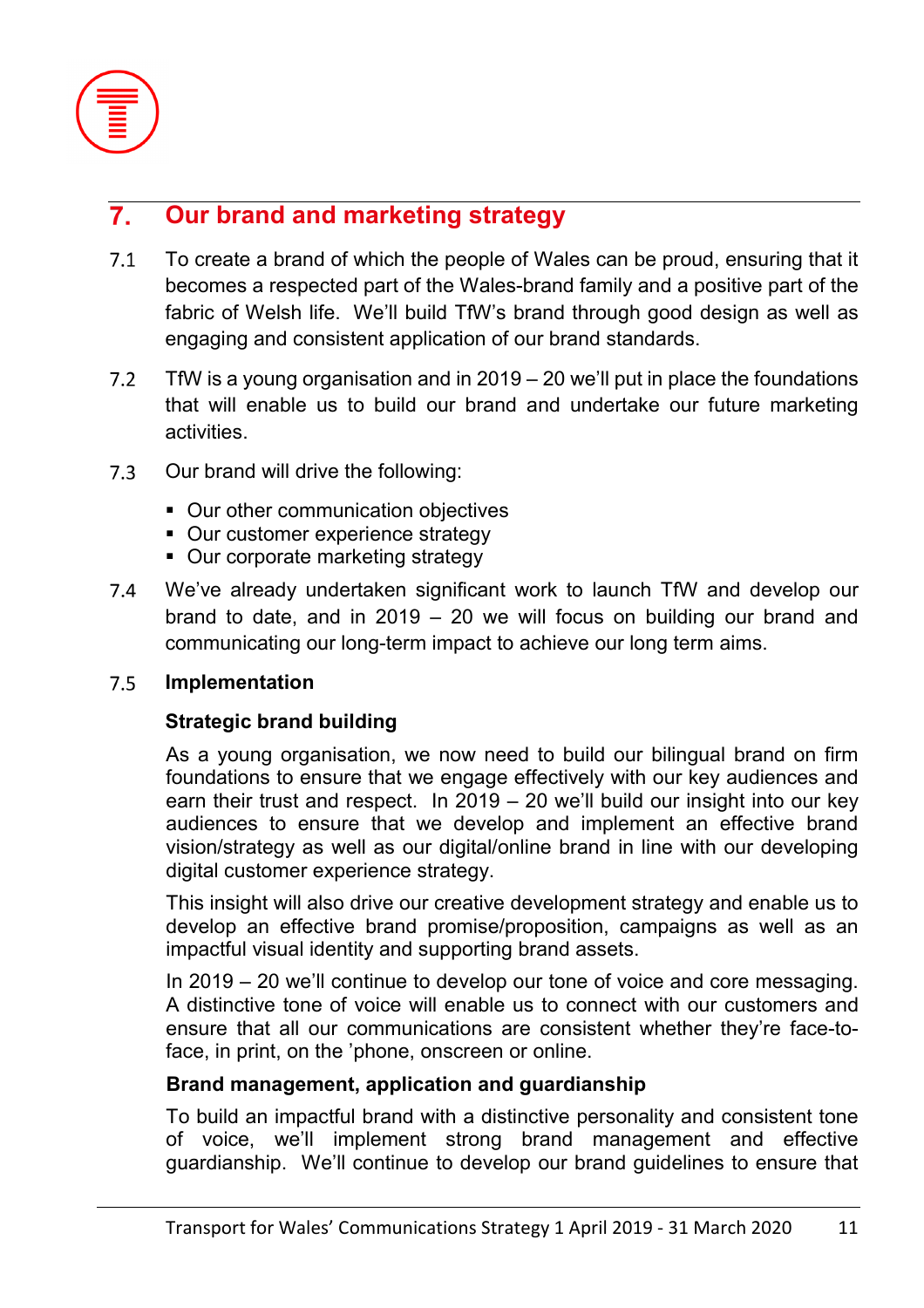

they underpin the detailed application of our brand. We'll publish new versions of our brand guidelines biannually.

We'll engage with users of our brand to ensure that they become educated users with a deep understanding focused on our key personality characteristics, attention to detail and consistency.

TfW aims to be a respected, world-class organisation and the interior and exterior of our headquarters will embody our brand and support our ambitions to be an employer of choice as well as the ambitious local regeneration of Pontypridd and the Welsh Government's inward investment activities.

## **People/employee brand development**

TfW's aim is to create a brand of which the people of Wales are proud and our mission, vision and values are the cornerstones of our brand. Our people/employees are also playing a pivotal role in building our brand and in 2019 – 20 we'll develop our internal/people brand and embedding our values to underpin the development of TfW's culture.

We'll engage our people by developing a distinctive internal tone of voice that complements TfW's external tone of voice and ensures that all our internal communications are clear and consistent.

## **Welsh language**

TfW provides services in both Welsh and English and our brand is bilingual. In 2019 -20, we'll update our Welsh language strategy and supporting policies to embed the Welsh language/bilingualism within TfW's culture. This will build on the standards we have incorporated from Welsh Government.

We'll also ensure that our distinctive internal tone of voice recognises that TfW is a bilingual organisation and that all our communications in both languages are clear and consistent.

## **Strategic marketing and campaigns**

TfW is driving forward the Welsh Government's vision for Wales' future transport network and in 2019 – 20 we'll start to build our reputation as an innovative world-class organisation.

We'll position our role in effectively delivering Welsh Government policy and communicate our strategic value as well as our growing impact on Wales and the Welsh economy. We'll also develop/update appropriate key messaging/a key message matrix to support all our marketing and communication activities. We'll tailor our key messages to ensure that they are meaningful to our key audiences.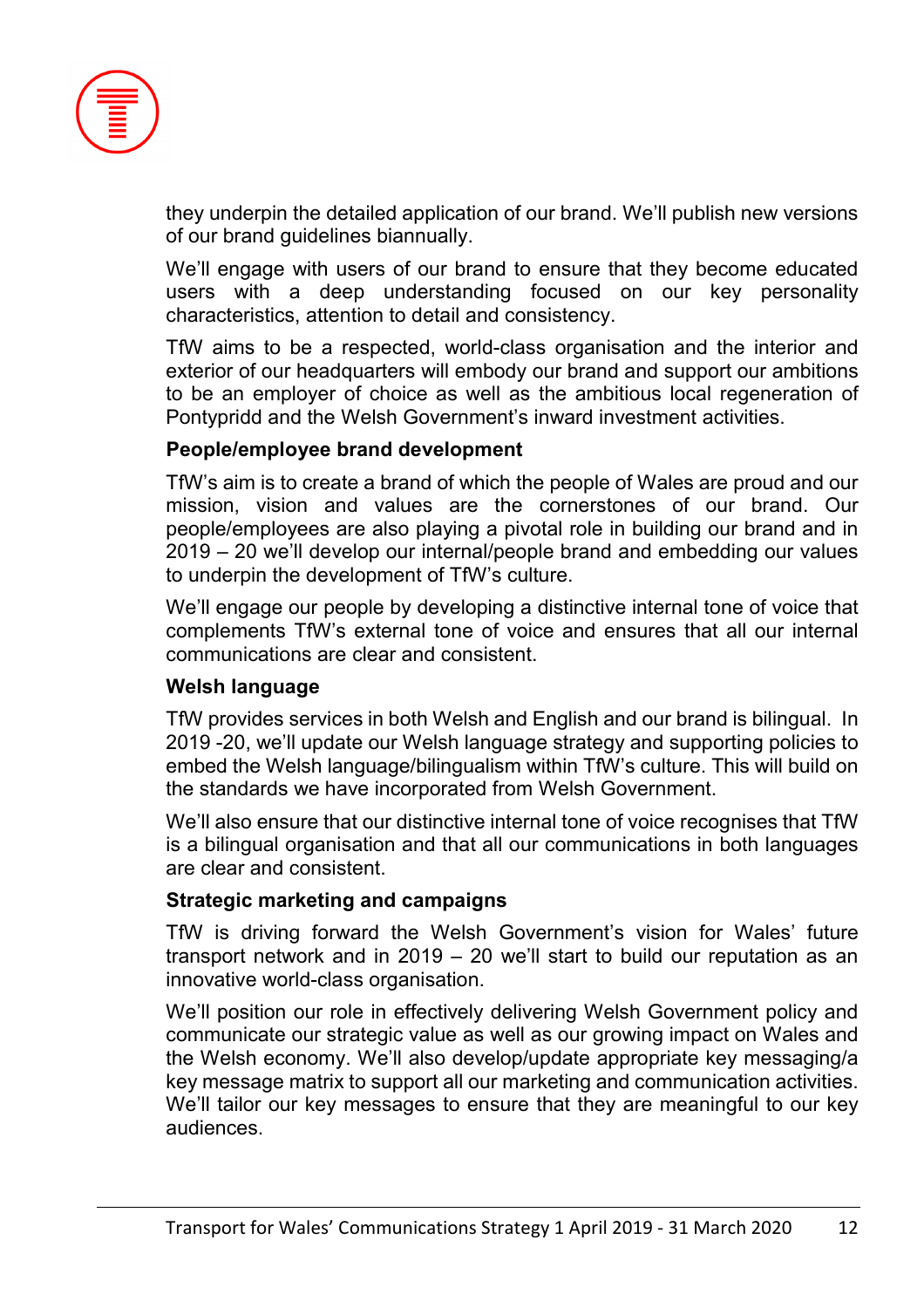

Our 2018 – 19 Annual Report and Financial Statements will be a key focus during the year and will be the catalyst our strategic reputation-building activities.

## **Transport for Wales rail customer marketing and brand development**

2019 will be TfW's first full year operating rail services in Wales and the borders and our rail marketing team will build TfW's brand, recognising the unique nature/requirements of the Wales and Borders rail service.

We'll establish effective brand guardianship and creative development. We'll also ensure that our collaborative campaigns contribute to the development of our brand with consideration for the commercial and consumer engagement requirements of our teams.

## **Development of the Metro brand**

The Development of the South Wales and North Wales Metros are core projects for Transport for Wales. As the work to build and establish the services starts, the brand and customer proposition for these services will also need to be further developed from the strong foundation which has already been established.

Development of the Metro brand will be a key activity for 2019/2020 and will need to complement the wider work to develop the TfW brand. TfW will ensure that customers and stakeholders have a clear understanding of the opportunities and benefits that Metro can deliver, as well as the journey to create it.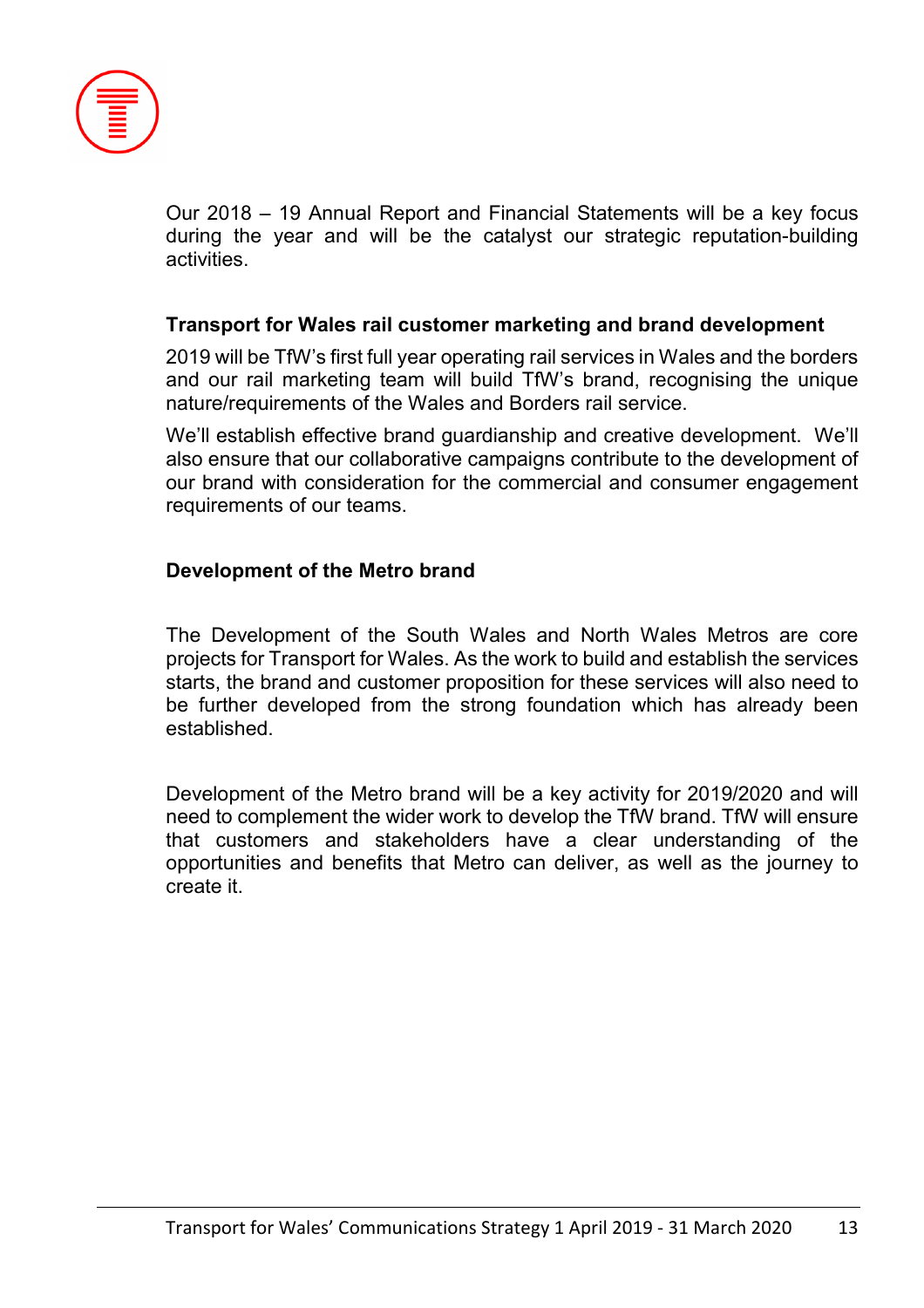

### **Our internal communications and campaigns strategy**  $\mathbf{8}$ .

### 8.1 **Internal communications**

We'll build positive and engaging relationships with our employees to encourage them to feel proud to be part of the TfW family. We'll achieve this by developing positive opportunities to share information and ensure that our employees and delivery partners have a voice in shaping TfW.

We'll create tools and a culture to ensure an open, collaborative and transparent relationship exists between employees and teams throughout TfW. We'll also support visible and accountable leadership. This will be built around the adoption of a social partnership model, with employee collaboration and representation throughout our development.

### 8.2 **Campaigns**

We'll develop award-winning creative campaigns that are led by the objectives of our business plan and are aligned to our key personality characteristics (human, honest, engaging and useful). Our campaigns will be built on consistent and strong foundations and will build trust in TfW's brand and the services we deliver while bringing TfW's brand to life.

Our campaigns will communicate what TfW stands for as well as our vision and values with integrity and confidence. Our campaigns will be internally and externally focused and successfully reach our key audiences.

We'll also ensure that TfW becomes a leading voice in key national and international campaigns to show our commitment to important industry initiatives, charities and projects, aligned to broader Welsh Government policy objectives.

Internally, our campaigns will engage our people and will play a significant role in developing and embedding our internal culture.

### 8.3 **Implementation**

We'll create 'best in the business' internal communications and build a trusted and engaged workforce which cements the one team 'TfW family' approach. Working closely with colleagues from Transport for Wales Rail Services, and Network Rail will play an essential role in key areas of the business.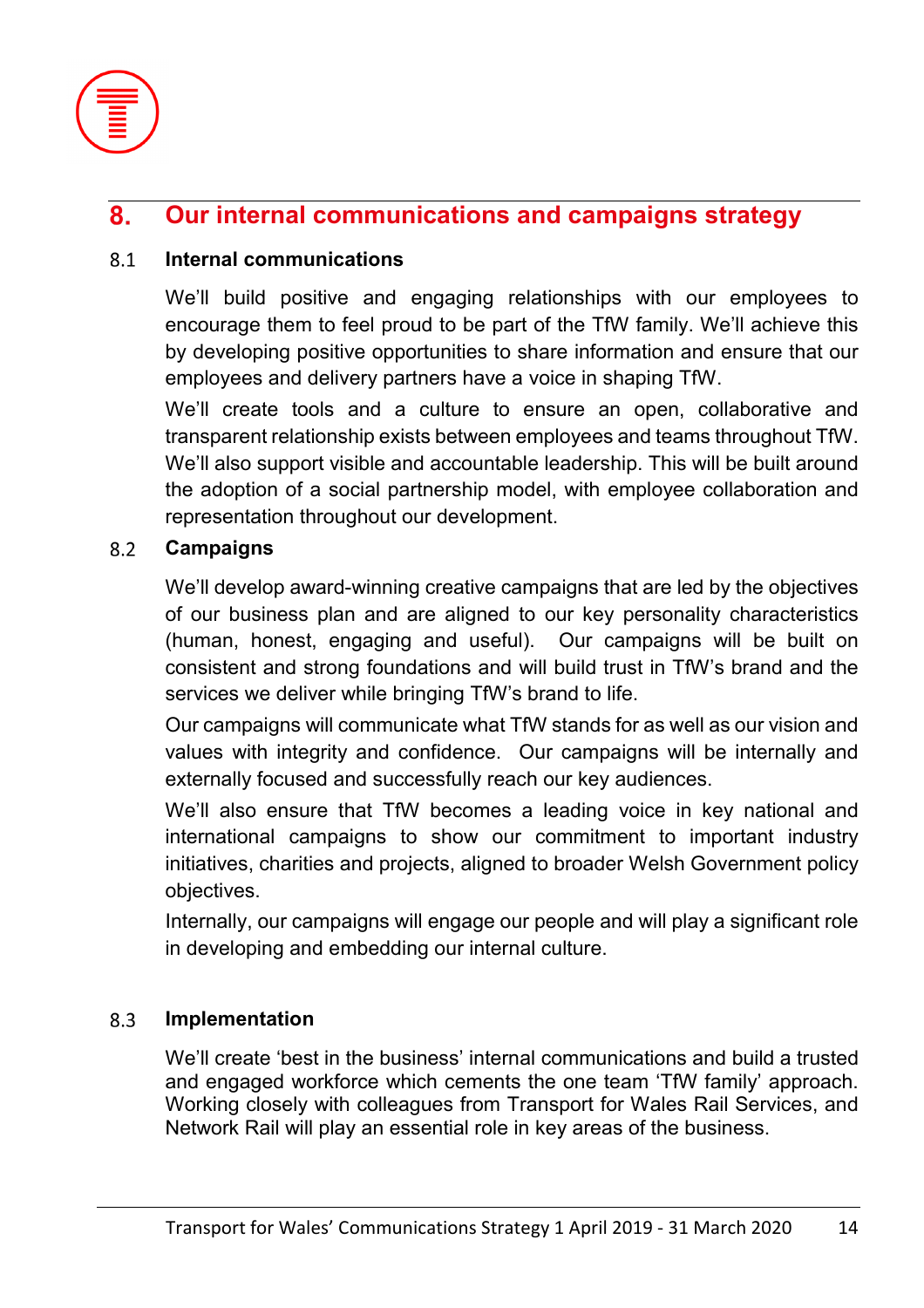

We'll launch new and engaging platforms created and managed with the views and needs of our staff across the organisation, which will build on our aspiration of becoming an employer of choice.

We'll take into consideration employee working patterns, including our colleagues based across Wales in other various locations when planning colleague events.

Our overarching aim is for our colleagues to trust our internal communications service and find the service useful and valuable both to their role and as a TfW employee.

We'll build on our existing, encouraging engagement levels to create TfW's full suite of internal communications platforms for our colleagues to engage with.

Through our programme of activity aligned to these platforms, we'll ensure all employees and key stakeholders can easily access key information and updates. We'll also ensure our employees and stakeholders are the first to know of any changes, launches and relevant updates.

The internal communications tactics we implement, and our chosen platforms will be led and shaped by employee input and feedback.

We'll encourage two-way communication as part of our internal communications, encouraging our colleagues to participate and provide feedback.

Our internal communications will include multi-channel options, including digital and face-to-face.

We'll align our internal tone of voice with TfW's brand.

In 2019/20 we'll implement a range of campaigns including campaigns to:

- Communicate the launch of Welsh Concessionary Travel Cards
- Cardiff's Bus Interchange
- Welsh Government's Transport Change Programme
- The transfer of onboard rail catering services to TfW
- Recruitment campaigns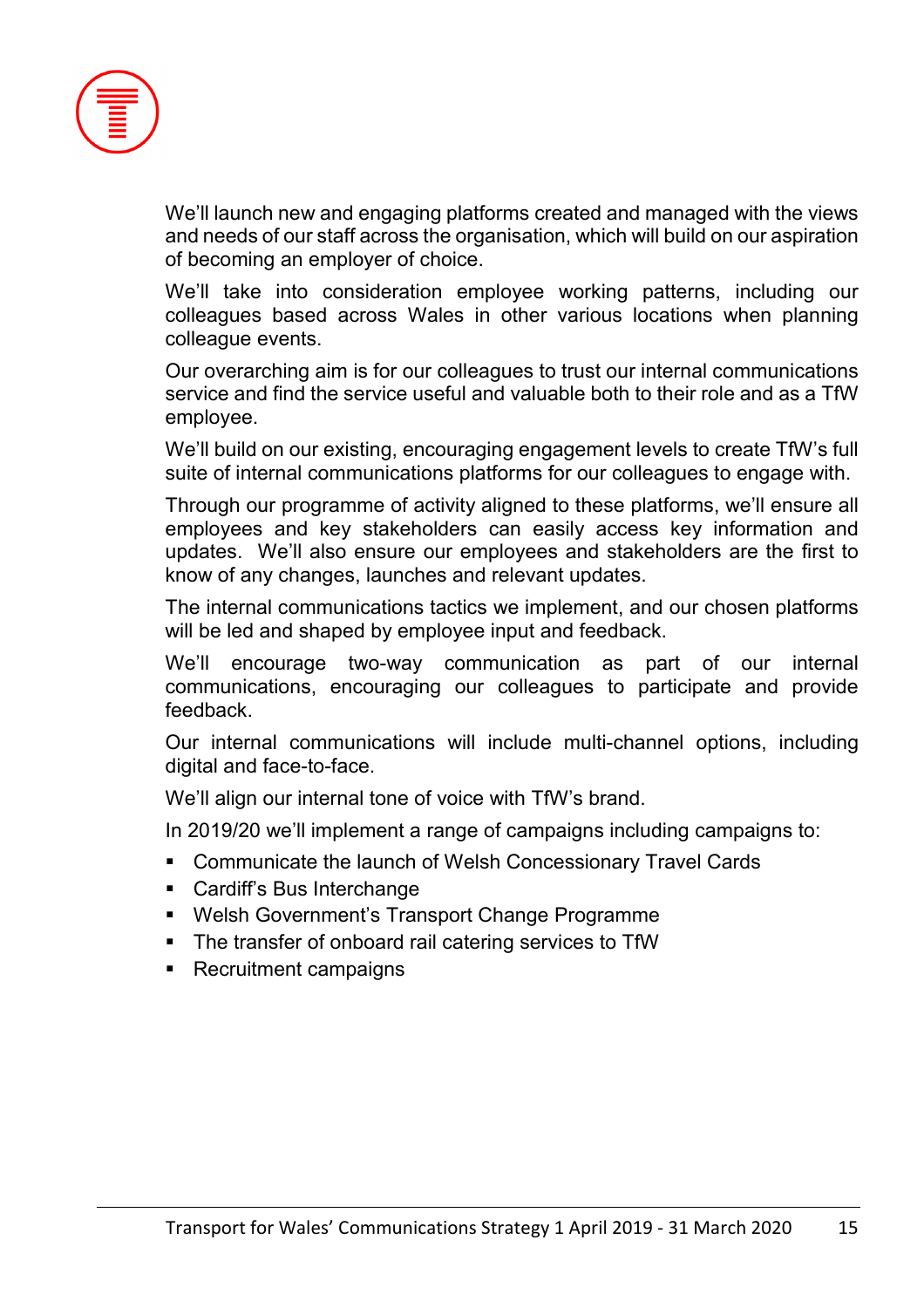

#### **Key messages**  8.4

Our internal tone of voice and key messages will complement and reinforce our brand, vision and values. Our key messages are:

- We're committed to keeping you up to date
- We're committed to creating a one 'TfW family' approach
- We're working together to Keep Wales Moving
- We're committed to achieving our values

In line with our values, we want employees to feel

- **Responsible**
- Proud
- **Empowered**
- **Engaged**
- **Heard**
- **Involved**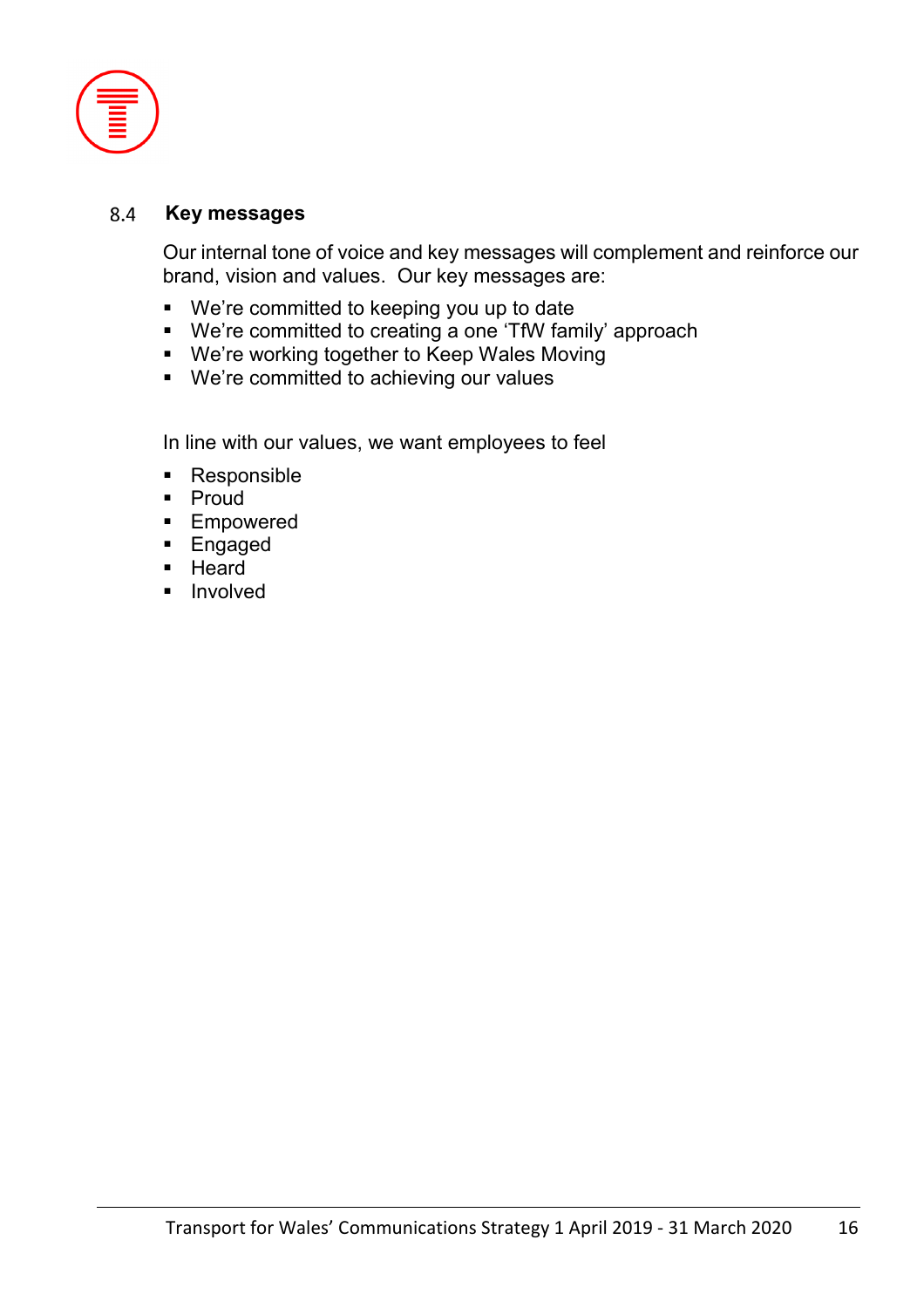

### **Our media relations strategy**  $9<sub>1</sub>$

- $9.1$ We'll build a well-known and trusted brand on social media that characteristically reflects our personality as an honest, engaging, useful and human organisation. We'll reflect our willingness and plan to transform services.
- $9.2$ We'll increase positive coverage in the media to help communicate change and develop a clear narrative structure and tone of voice that people can relate to, understand and be proud of. We'll build and develop strong relationships with industry partners, stakeholders and journalists.

### $9.3$ **Implementation**

Through our content creation and engagement with the media:

- We'll build a well-known and trusted brand that characteristically reflects honesty, transparency and a willingness to transform services as soon as possible - For People, For Places, For Wales
- We'll develop a clear media relations plan focused on key TfW developments/achievements that ensures that we are running media campaigns to communicate and support these achievements
- We'll increase positive coverage in the media and develop a clear narrative structure and tone of voice that people can relate to, understand and be proud of
- We'll build and develop strong relationships with industry partners, stakeholders and influential journalists (local, national and rail trades), responding to journalists' enquiries within required timescales wherever practically possible
- Collaborate with our industry partners, attending regular meetings to ensure consistent messaging and to create a joined-up image of the transport industry in Wales
- We'll work closely with political stakeholders including arranging ministerial visits to maximise positive media coverage and highlight our relevance to government responsibilities
- We'll develop a clear message prioritisation structure to underpin all our content
- 9.4 We'll create, develop and publish content that's:
	- Relevant to TfW's responsibilities
	- **Relevant to the Welsh Government's responsibilities**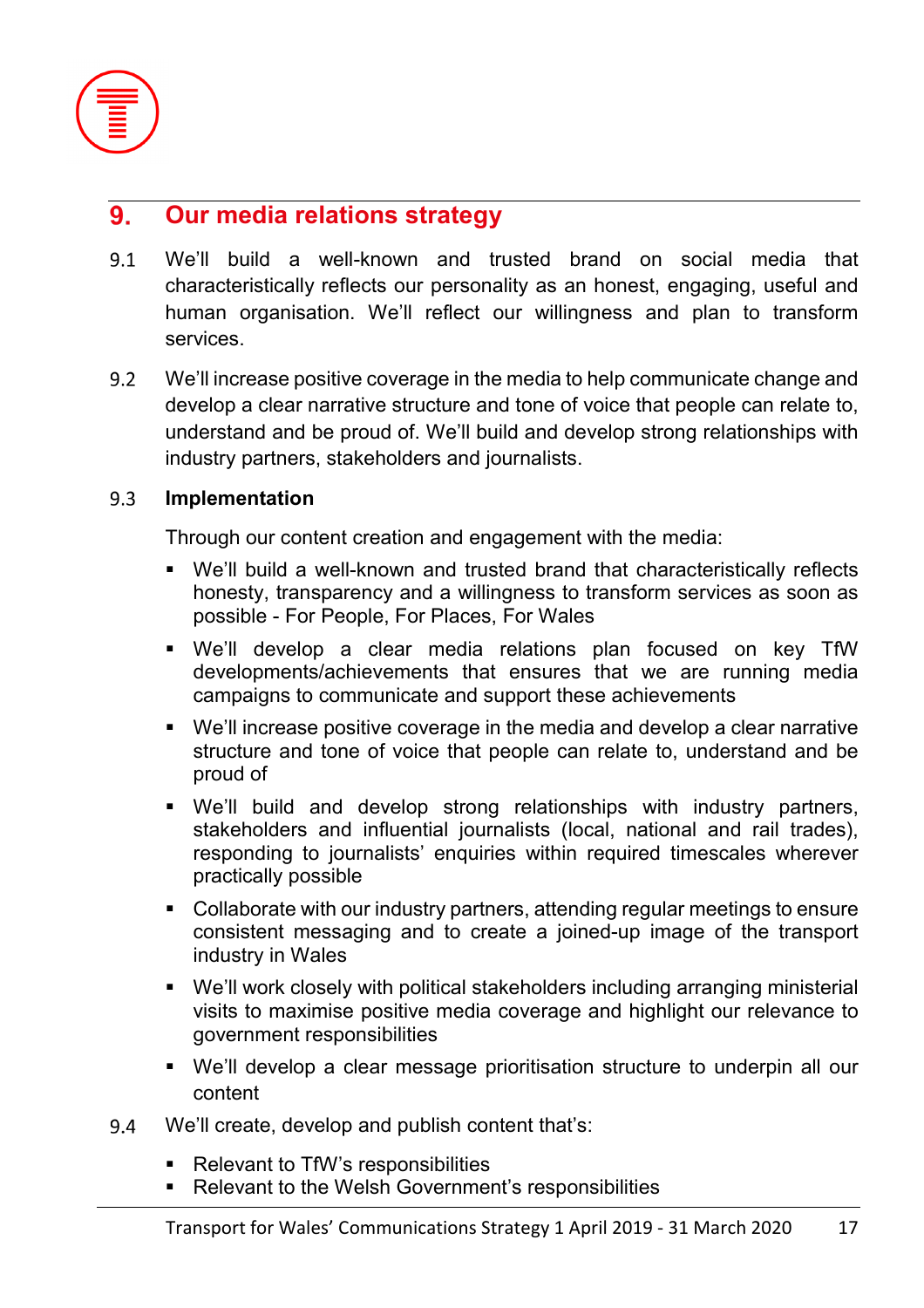

- Objective and explanatory
- **Engaging and informative**
- Always a justifiable expenditure of public funds
- Authentic and transparent
- Politically neutral

We'll demonstrate visible and accountable leadership by ensuring that relevant TfW spokespeople represent our brand when communicating with the media.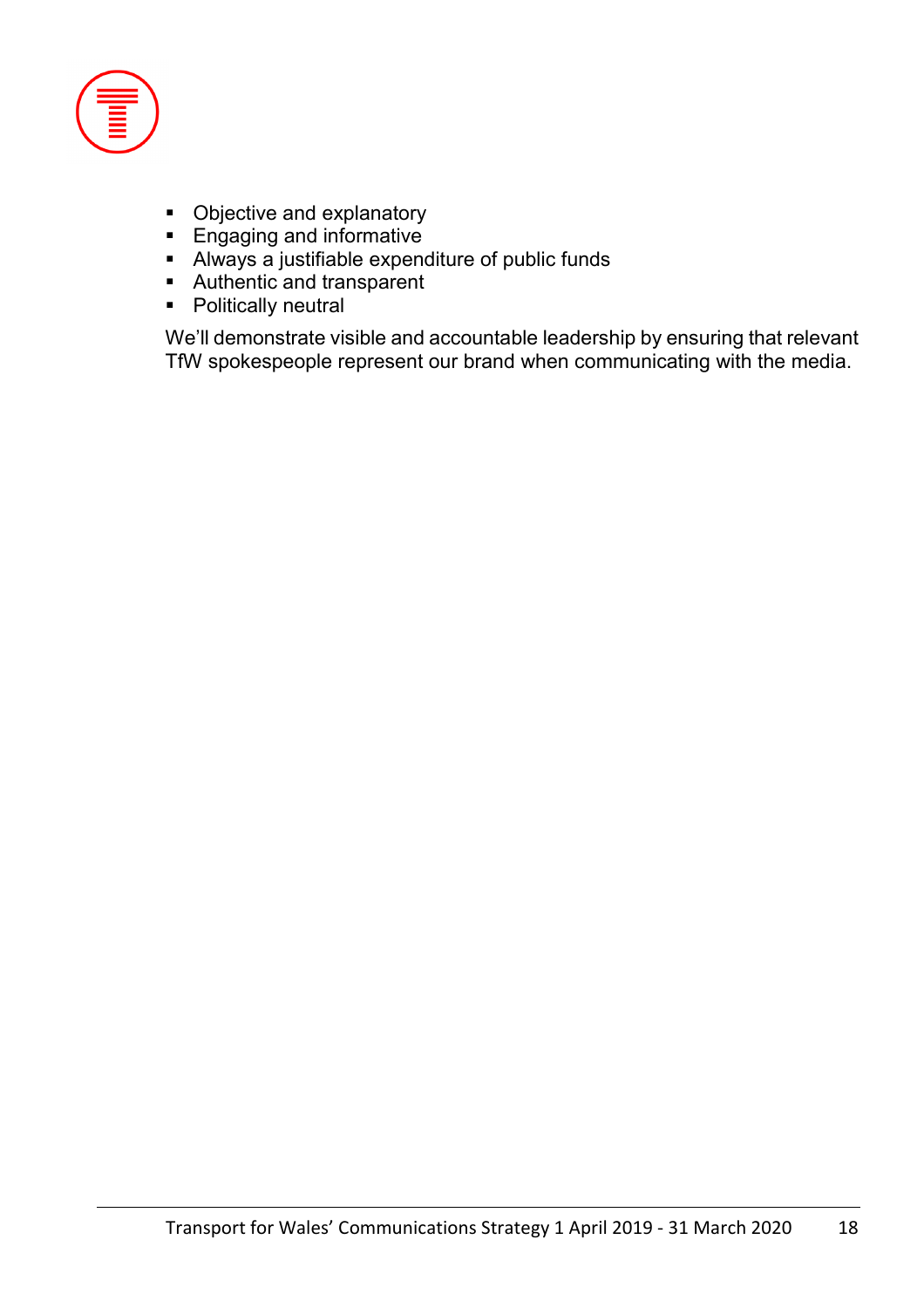

# **Our government relations and public affairs strategy**

- We'll promote TfW's reputation and build trust in TfW's brand with our audience: the Welsh Government, the wider Welsh Assembly, Members of Parliament (MP) and elected representatives more widely. Elected representatives are appointed by those that use and are impacted by our activities and therefore it is essential that we work collaboratively with all of them.
- We'll improve our partner relationships with Welsh Government Ministers by ensuring that we deliver their objectives through effective communication, support and engagement. We'll support the Welsh Government in the effective communication and engagement with Welsh Assembly Members (AM) and Welsh MPs for operational topics relating to TfW and our delivery partners.
- We'll engage with Welsh Government Ministers, AMs and MPs to:
	- Promote TfW's reputation
	- Build trust in TfW's brand with Welsh Government, the wider Welsh Assembly and MPs
	- **IMPROVE OUT partner relationships with Ministers, ensuring that they feel** informed and engaged in TfW's journey of transformation
	- Ensure that they understand that TfW has ambitious, achievable plans and we're delivering them
	- **Ensure that they understand that TfW is available and here to help**

## 10.4 Implementation

We'll develop our insight into our audience to target our communications, recognising our audience's knowledge levels and interest in transport and ensure that we provide them with different options in relation to how or when they engage with TfW.

We'll undertake a survey of all AMs and Wales and Borders MPs to develop our insight into their understanding and views of TfW's services.

We'll engage with our audience through a range of different communications channels:

- Direct communication, including responding to constituents' enquiries and attending meetings
- **Newsletters summarising our news and forthcoming events**
- Drop-in sessions for AMs and MPs at the Senedd and in Westminster
- Constituency briefings, including high-quality online and printed content to update, inform and provide useful information for constituents